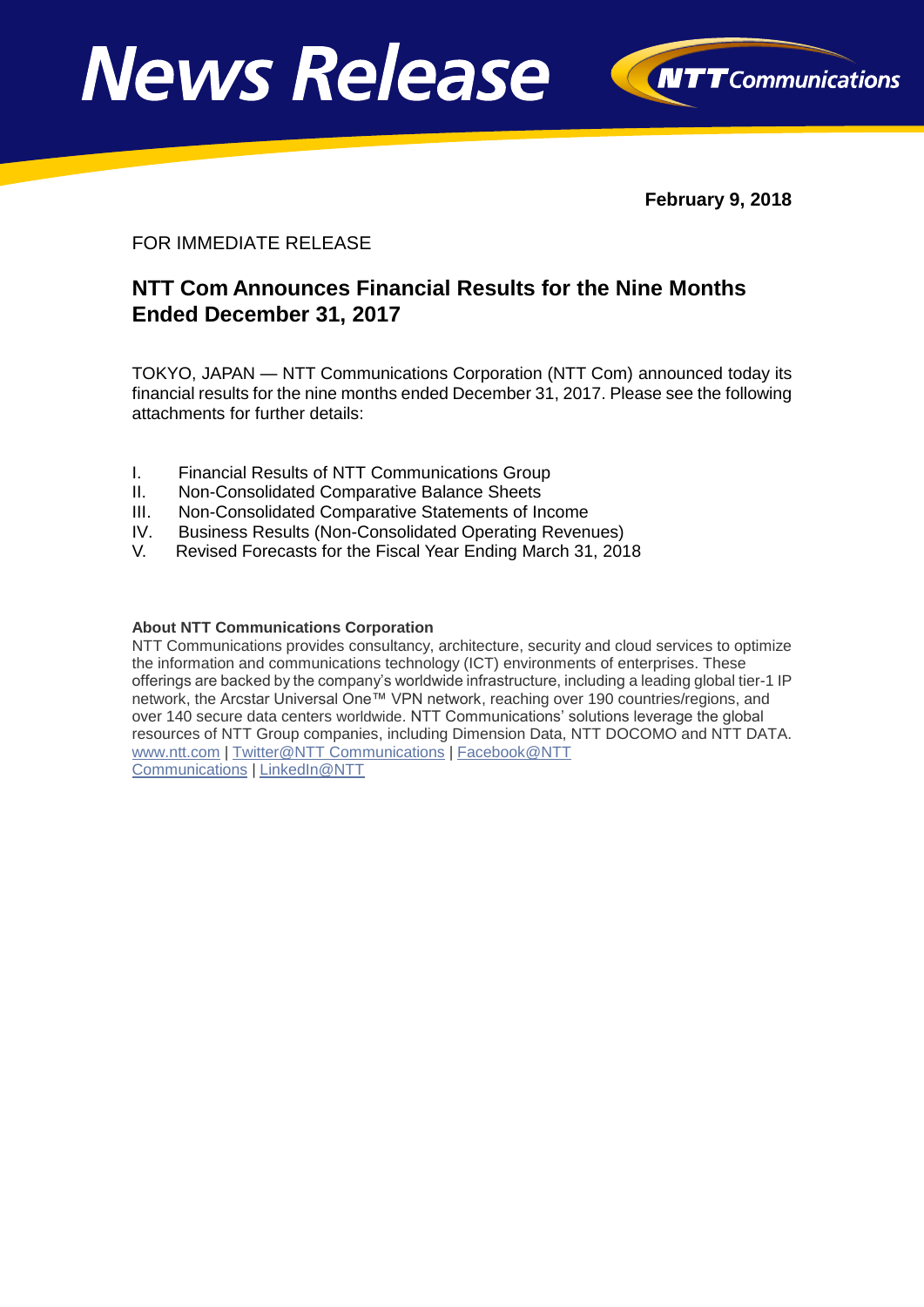# Ⅰ.Financial Results of NTT Communications Group

|                    |                                   |                                   |                        | (Millions of yen)                 |
|--------------------|-----------------------------------|-----------------------------------|------------------------|-----------------------------------|
|                    | Nine months ended<br>Dec 31, 2016 | Nine months ended<br>Dec 31, 2017 | Increase<br>(Decrease) | Percent<br>Increase<br>(Decrease) |
| Operating revenues | 937,331                           | 968,629                           | 31,298                 | 3.3                               |
| Operating expenses | 831,468                           | 882,366                           | 50,898                 | 6.1                               |
| Operating income   | 105,863                           | 86,263                            | (19,600)               | (18.5)                            |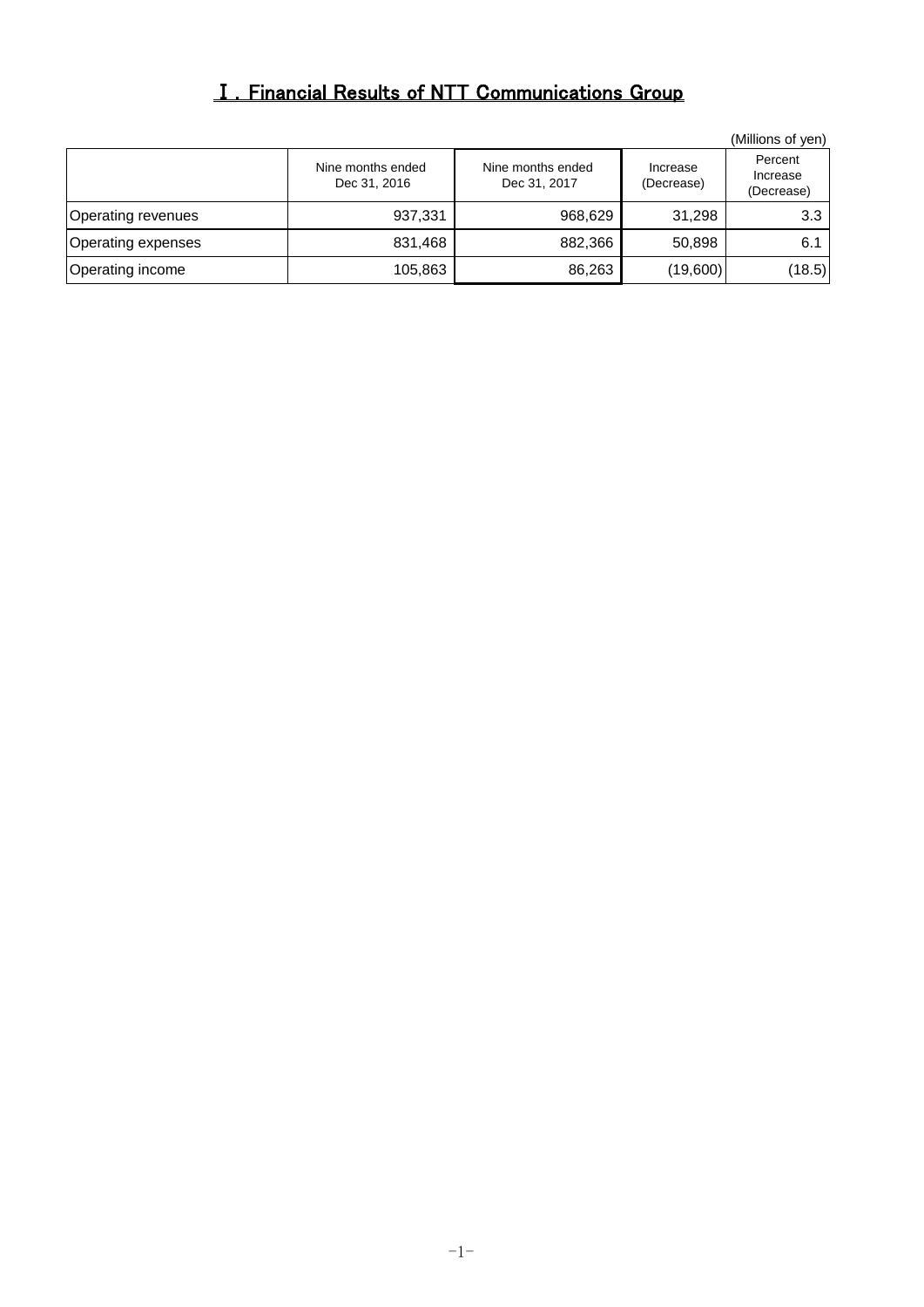## Ⅱ. Non-Consolidated Comparative Balance Sheets

#### (**Based on accounting principles generally accepted in Japan**)

|                                                      |                |                   | (Millions of yen)      |
|------------------------------------------------------|----------------|-------------------|------------------------|
|                                                      | March 31, 2017 | December 31, 2017 | Increase<br>(Decrease) |
| <u>ASSETS</u>                                        |                |                   |                        |
| Fixed assets:                                        |                |                   |                        |
| Fixed assets - telecommunications businesses         |                |                   |                        |
| Property, plant and equipment                        |                |                   |                        |
| Machinery and equipment                              | 151,531        | 129,614           | (21, 916)              |
| Antenna facilities                                   | 1,674          | 1,348             | (325)                  |
| Terminal equipment                                   | 1,963          | 2,132             | 169                    |
| Local line facilities                                | 1,103          | 1,085             | (18)                   |
| Long-distance line facilities                        | 5,122          | 5,112             | (9)                    |
| <b>Engineering facilities</b>                        | 49,878         | 48,664            | (1,214)                |
| Submarine line facilities                            | 16,701         | 15,360            | (1, 341)               |
| <b>Buildings</b>                                     | 205,475        | 201,256           | (4,218)                |
| Construction in progress                             | 13,323         | 16,013            | 2,690                  |
| Other                                                | 105,983        | 119,357           | 13,374                 |
| Total property, plant and equipment                  | 552,757        | 539,945           | (12, 812)              |
| Intangible fixed assets                              | 98,820         | 100,955           | 2,134                  |
| Total fixed assets - telecommunications businesses   | 651,578        | 640,900           | (10, 677)              |
| Investments and other assets                         |                |                   |                        |
| Investment securities                                | 108,152        | 115,989           | 7.837                  |
| Investments in subsidiaries and affiliated companies | 387,905        | 417,772           | 29,866                 |
| Other investments and assets                         | 65,778         | 66,713            | 935                    |
| Allowance for doubtful accounts                      | (160)          | (133)             | 26                     |
| Total investments and other assets                   | 561,675        | 600,342           | 38,666                 |
| <b>Total fixed assets</b>                            | 1,213,254      | 1,241,242         | 27,988                 |
| Current assets:                                      |                |                   |                        |
| Cash and bank deposits                               | 3,406          | 6,081             | 2,674                  |
| Notes receivable                                     | 8              | $\mathbf 0$       | (8)                    |
| Accounts receivable, trade                           | 178,248        | 190,520           | 12,272                 |
| <b>Supplies</b>                                      | 9,643          | 9,018             | (625)                  |
| Other current assets                                 | 90,655         | 55,439            | (35, 215)              |
| Allowance for doubtful accounts                      | (1, 367)       | (1, 410)          | (43)                   |
| Total current assets                                 | 280,595        | 259,649           | (20, 946)              |
| <b>TOTAL ASSETS</b>                                  | 1,493,849      | 1,500,892         | 7,042                  |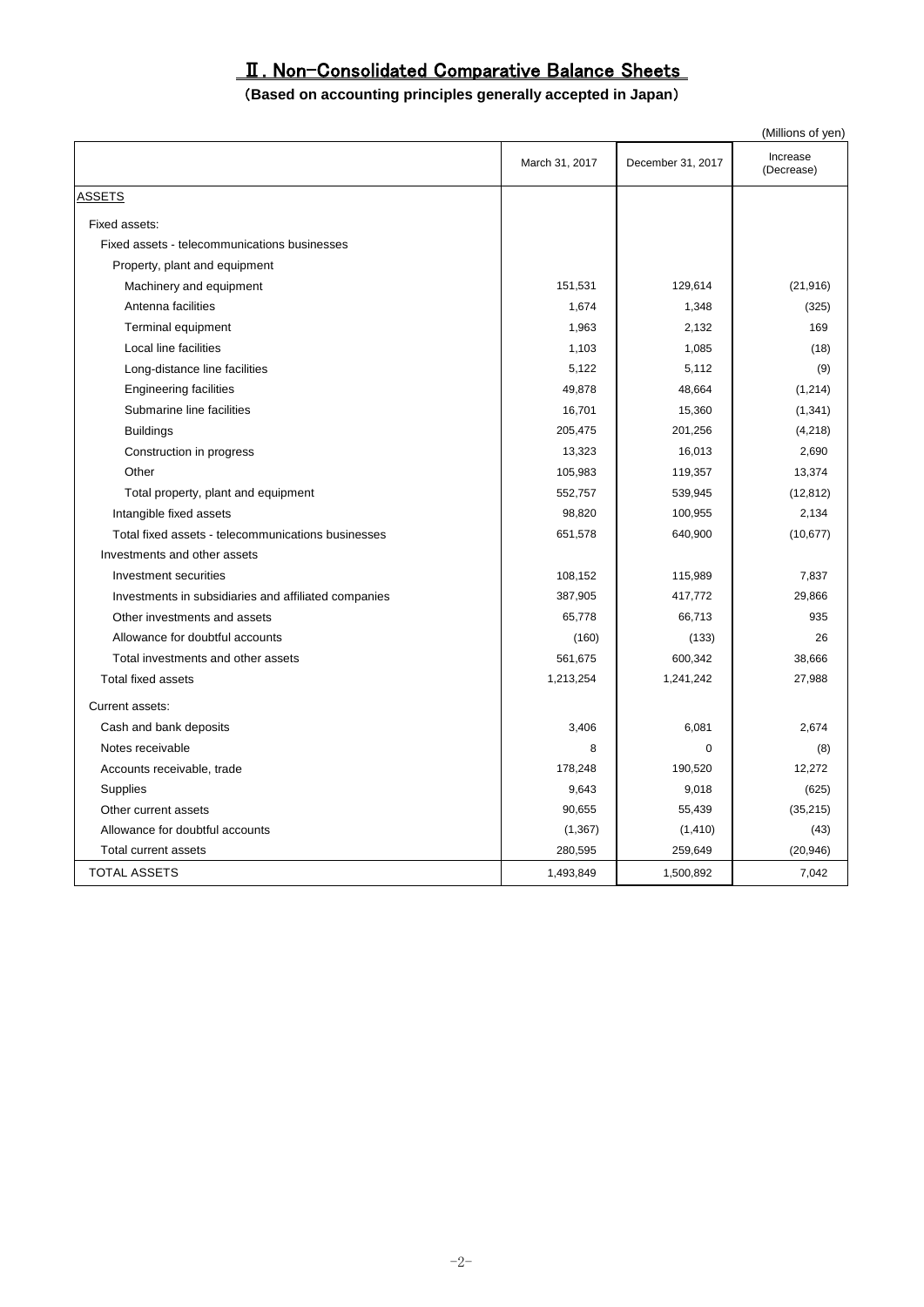|                                                                      |                |                   | (Millions of yen)      |
|----------------------------------------------------------------------|----------------|-------------------|------------------------|
|                                                                      | March 31, 2017 | December 31, 2017 | Increase<br>(Decrease) |
| <b>LIABILITIES</b>                                                   |                |                   |                        |
| Long-term liabilities:                                               |                |                   |                        |
| Long-term borrowings from parent company and subsidiary              | 222,333        | 247,986           | 25,652                 |
| Liability for employees' retirement benefits                         | 89,994         | 94,170            | 4,176                  |
| Reserve for point services                                           | 407            | 437               | 29                     |
| Reserve for unused telephone cards                                   | 3,540          | 3,436             | (103)                  |
| Asset retirement obligations                                         | 4,126          | 4,547             | 421                    |
| Other long-term liabilities                                          | 19,416         | 22,362            | 2,946                  |
| Total long-term liabilities                                          | 339,818        | 372,940           | 33,122                 |
| <b>Current liabilities:</b>                                          |                |                   |                        |
| Accounts payable, trade                                              | 29,548         | 20,209            | (9, 339)               |
| Short-term borrowings                                                |                | 13,445            | 13,445                 |
| Accrued taxes on income                                              | 3,749          | 4,856             | 1,106                  |
| Allowance for losses on construction                                 | 627            | 587               | (39)                   |
| Asset retirement obligations                                         | 56             | 13                | (42)                   |
| Other current liabilities                                            | 169,379        | 150,203           | (19, 175)              |
| <b>Total current liabilities</b>                                     | 203,360        | 189,316           | (14, 044)              |
| <b>TOTAL LIABILITIES</b>                                             | 543,179        | 562,256           | 19,077                 |
| <b>NET ASSETS</b>                                                    |                |                   |                        |
| Shareholders' equity:                                                |                |                   |                        |
| Common stock                                                         | 211,763        | 211,763           |                        |
| Capital surplus                                                      | 131,615        | 131,615           |                        |
| Earned surplus                                                       | 563,997        | 554,432           | (9, 564)               |
| Total shareholders' equity                                           | 907,376        | 897,811           | (9, 564)               |
| Unrealized gains (losses), translation adjustments, and others:      |                |                   |                        |
| Net unrealized gains (losses) on securities                          | 43,080         | 40,786            | (2,293)                |
| Deferred gains or losses on hedges                                   | 213            | 36                | (176)                  |
| Total unrealized gains (losses), translation adjustments, and others | 43,293         | 40,823            | (2, 470)               |
| TOTAL NET ASSETS                                                     | 950,670        | 938,635           | (12,034)               |
| TOTAL LIABILITIES AND NET ASSETS                                     | 1,493,849      | 1,500,892         | 7,042                  |

Note: \*NTT Com participates in a consolidated tax return system, which has been adopted by NTT (Holding Company) and its wholly-owned subsidiaries in Japan.

However, except for a portion of the calculation of taxes, income taxes have not been calculated on a consolidated basis in the quarterly financial statements.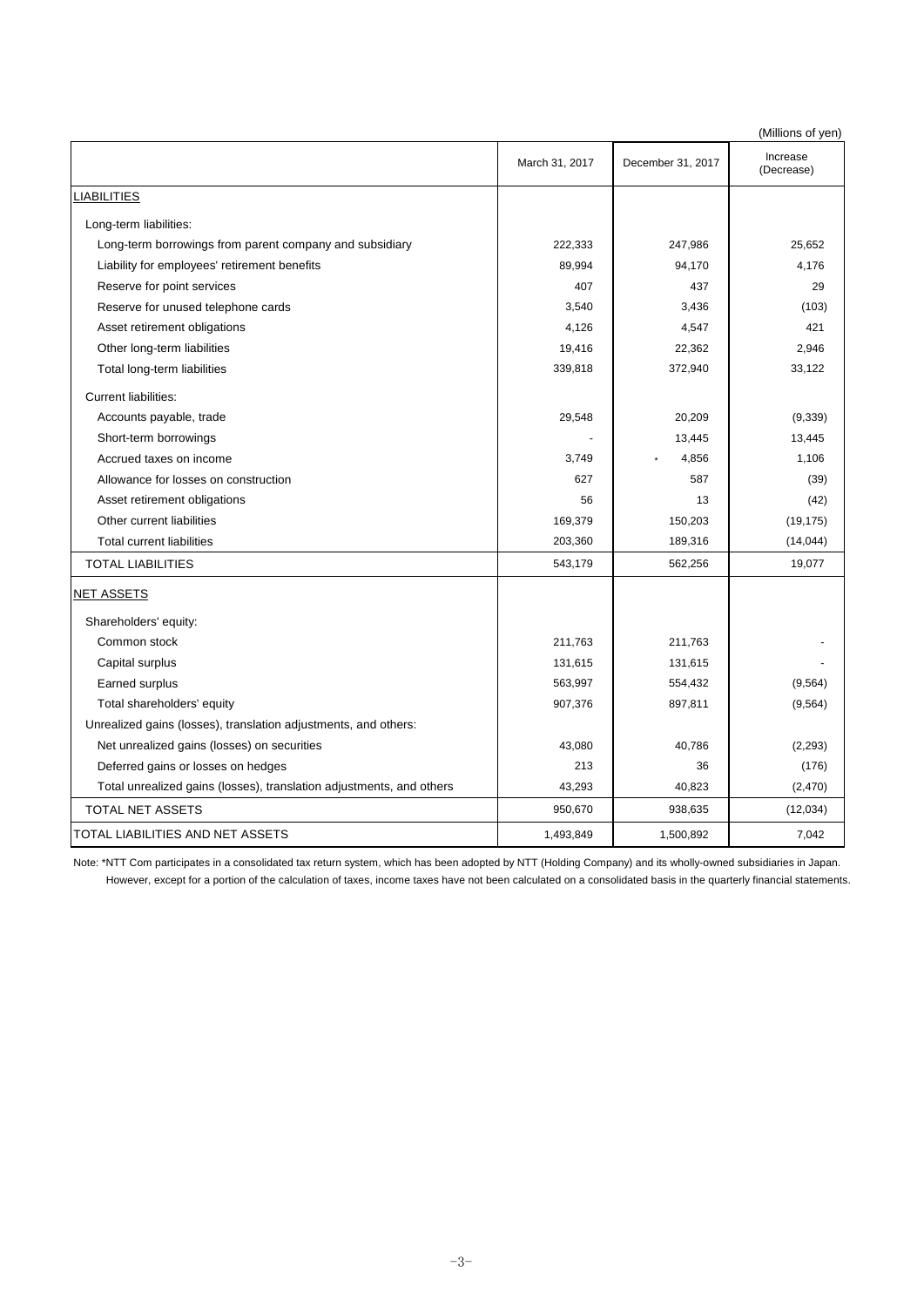### Ⅲ. Non-Consolidated Comparative Statements of Income

#### (**Based on accounting principles generally accepted in Japan**)

|                                                     |                                        |                                        |                        | (Millions of yen)            |
|-----------------------------------------------------|----------------------------------------|----------------------------------------|------------------------|------------------------------|
|                                                     | Nine months ended<br>December 31, 2016 | Nine months ended<br>December 31, 2017 | Increase<br>(Decrease) | Year ended<br>March 31, 2017 |
| Telecommunications businesses:                      |                                        |                                        |                        |                              |
| Operating revenues                                  | 522,293                                | 523,642                                | 1,348                  | 697,333                      |
| Operating expenses                                  | 462,077                                | 450,641                                | (11, 436)              | 620,370                      |
| Operating income from telecommunications businesses | 60,216                                 | 73,000                                 | 12,784                 | 76,963                       |
| Supplementary businesses:                           |                                        |                                        |                        |                              |
| Operating revenues                                  | 151,884                                | 170,122                                | 18,237                 | 226,522                      |
| Operating expenses                                  | 139,001                                | 159,698                                | 20,696                 | 210,936                      |
| Operating income from supplementary businesses      | 12,883                                 | 10,424                                 | (2, 459)               | 15,585                       |
| Operating income                                    | 73,099                                 | 83,424                                 | 10,324                 | 92,549                       |
| Non-operating revenues:                             |                                        |                                        |                        |                              |
| Interest income                                     | 52                                     | 25                                     | (27)                   | 62                           |
| Dividends received                                  | 8,160                                  | 7,148                                  | (1,012)                | 8,258                        |
| Lease and rental income                             | 8,456                                  | 8,032                                  | (423)                  | 11,204                       |
| Miscellaneous income                                | 491                                    | 1,657                                  | 1,165                  | 1,222                        |
| Total non-operating revenues                        | 17,162                                 | 16,863                                 | (298)                  | 20,748                       |
| Non-operating expenses:                             |                                        |                                        |                        |                              |
| Interest expenses                                   | 814                                    | 566                                    | (247)                  | 1,050                        |
| Lease and rental expenses                           | 4,111                                  | 2,902                                  | (1, 208)               | 5,712                        |
| Miscellaneous expenses                              | 401                                    | 110                                    | (290)                  | 1,072                        |
| Total non-operating expenses                        | 5,326                                  | 3,580                                  | (1,745)                | 7,836                        |
| Recurring profit                                    | 84,935                                 | 96,708                                 | 11,772                 | 105,461                      |
| Special profits                                     |                                        | 2,433                                  | 2,433                  |                              |
| Income before income taxes                          | 84,935                                 | 99,141                                 | 14,205                 | 105,461                      |
| Income taxes                                        | 23,555                                 | 29,144<br>$\star$                      | 5,588                  | 20,458                       |
| Net income                                          | 61,380                                 | 69,996                                 | 8,616                  | 85,003                       |

Note: \*NTT Com participates in a consolidated tax return system, which has been adopted by NTT (Holding Company) and its wholly-owned subsidiaries in Japan. However, except for a portion of the calculation of taxes, income taxes have not been calculated on a consolidated basis in the quarterly financial statements.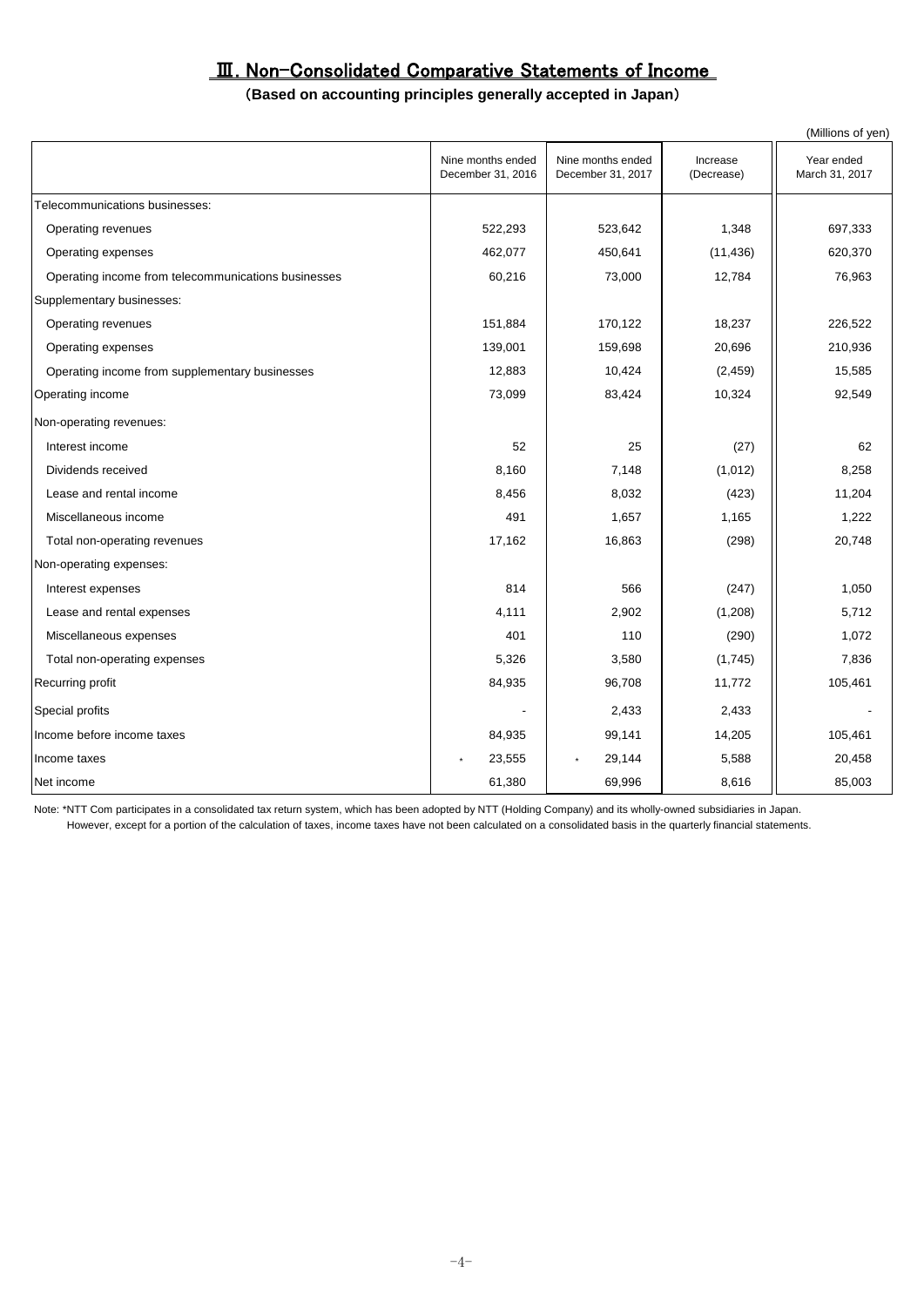# Ⅳ. Business Results (Non-Consolidated Operating Revenues)

### (**Based on accounting principles generally accepted in Japan**)

|                                   |                                        |                                        |                        |                                   | (Millions of yen)            |
|-----------------------------------|----------------------------------------|----------------------------------------|------------------------|-----------------------------------|------------------------------|
|                                   | Nine months ended<br>December 31, 2016 | Nine months ended<br>December 31, 2017 | Increase<br>(Decrease) | Percent<br>Increase<br>(Decrease) | Year ended<br>March 31, 2017 |
| <b>Cloud Computing Platforms</b>  | 52,435                                 | 60,242                                 | 7,806                  | 14.9                              | 72,034                       |
| Data Networks                     | 286,327                                | 294,738                                | 8,411                  | 2.9                               | 384,804                      |
| <b>Voice Communications</b>       | 190,144                                | 183,054                                | (7,089)                | (3.7)                             | 250,794                      |
| <b>Applications &amp; Content</b> | 28,037                                 | 26,891                                 | (1, 146)               | (4.1)                             | 37,732                       |
| <b>Solution Services</b>          | 105,907                                | 114,922                                | 9,015                  | 8.5                               | 163,496                      |
| <b>Others</b>                     | 11,326                                 | 13,914                                 | 2,588                  | 22.8                              | 14,993                       |
| Total operating revenues          | 674,178                                | 693,764                                | 19,585                 | 2.9                               | 923,855                      |